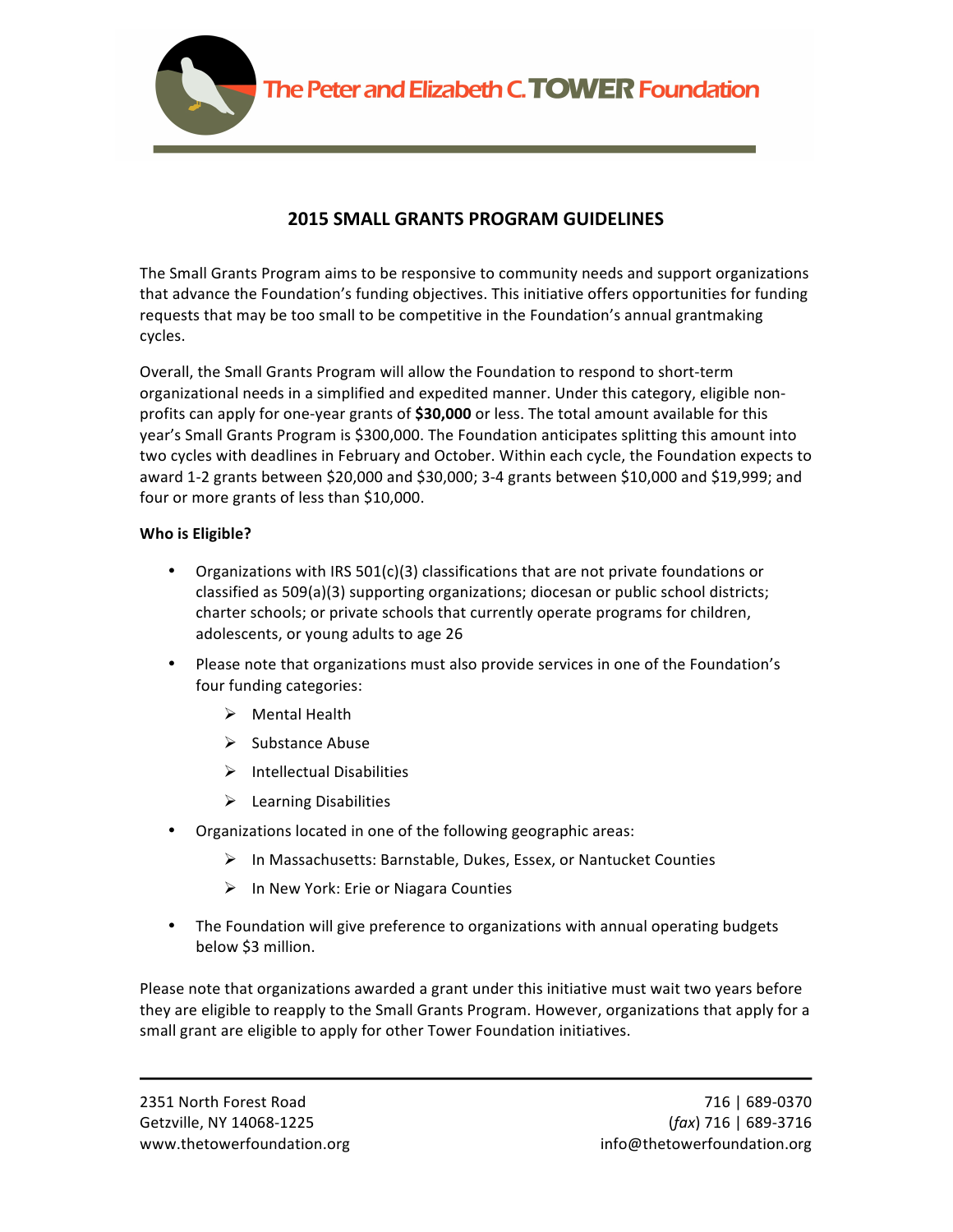The Peter and Elizabeth C. Tower Foundation 2015 Small Grants Program

#### **Types of Support**

- Capacity Building- For specific activities or projects aimed at strengthening an organization's programmatic or administrative capacity. Some examples of allowable capacity building activities include: organizational assessment, an agency's first audit, strategic and board planning, executive coaching and consulting, and staff participation in professional development.
- Program Development- Support for program development, planning, or enhancement. Please note that funds cannot be used for service delivery.
- Capital/Equipment Projects- For small projects that involve one-time capital or nonconsumable equipment expenditures.

#### **How Does My Organization Apply for a Grant?**

 $F^{\text{HEU}}$  The first step in applying for a grant is submitting a request via the Foundation's online portal (see instructions below). The Foundation will accept only one grant request per organization for each grant category.

## To be considered for an award in 2015, applications must be received by 11:59:59 on February 11 for the Spring and on October 7 for the Fall cycle.

In order to submit a grant request, you will need to create an account in the Foundation's online portal. To ensure that requests are submitted on time, applicants should create an account no later than February 4, 2015 for the Spring and on September 30, 2015 for the Fall cycle.

Submit grant requests via the Foundation's online application portal at: *http://thetowerfoundation.fluxx.io*

E-mail, fax, or paper submissions will **NOT** be accepted.

#### **Timeline**

| 2015 Small Grants Program Time Line |                                                                                            |                     |
|-------------------------------------|--------------------------------------------------------------------------------------------|---------------------|
| <b>Spring Funding</b>               |                                                                                            | <b>Fall Funding</b> |
| Cycle                               |                                                                                            | Cycle               |
| February 4, 2015                    | Applicants should establish online grants portal<br>account at thetowerfoundation.fluxx.io | September 30, 2015  |
| February 11, 2015                   | Deadline to submit grant applications                                                      | October 7, 2015     |
| April 30, 2015                      | Decisions sent                                                                             | December 11, 2015   |
| May 2015                            | Grant funds available                                                                      | January 2016        |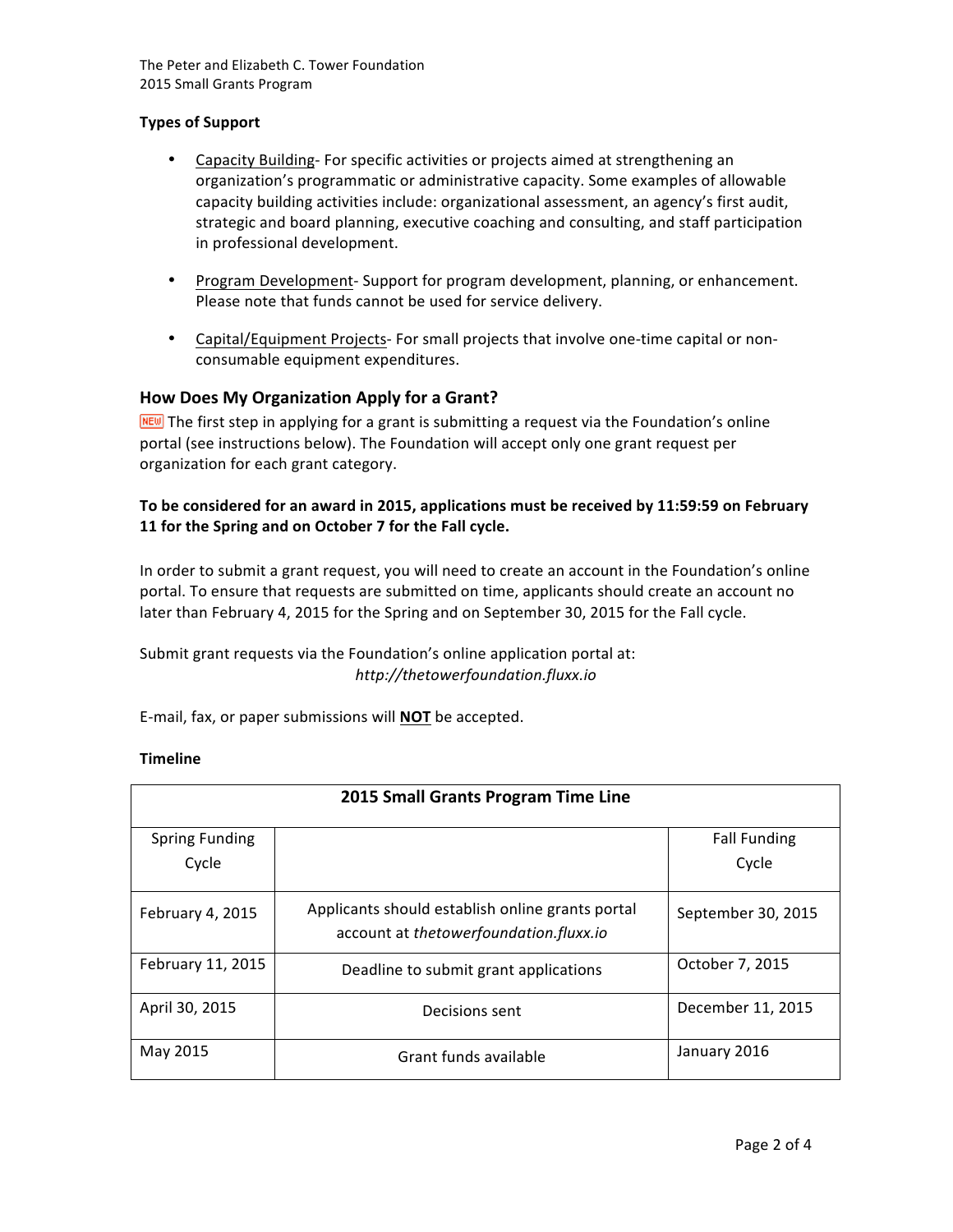## **What Won't the Foundation Fund?**

Small Grants are not made:

- to organizations that do not currently operate programs in one of the Foundation's funding categories.
- for projects that fit more appropriately with one of the Foundation's other grantmaking initiatives.
- for activities that directly support delivery of an organization's core services.
- for multiple year projects.
- for research.
- for start-up support.
- for fundraising.
- for endowment support.
- for lobbying purposes.
- for capital campaigns.
- for scholarships.